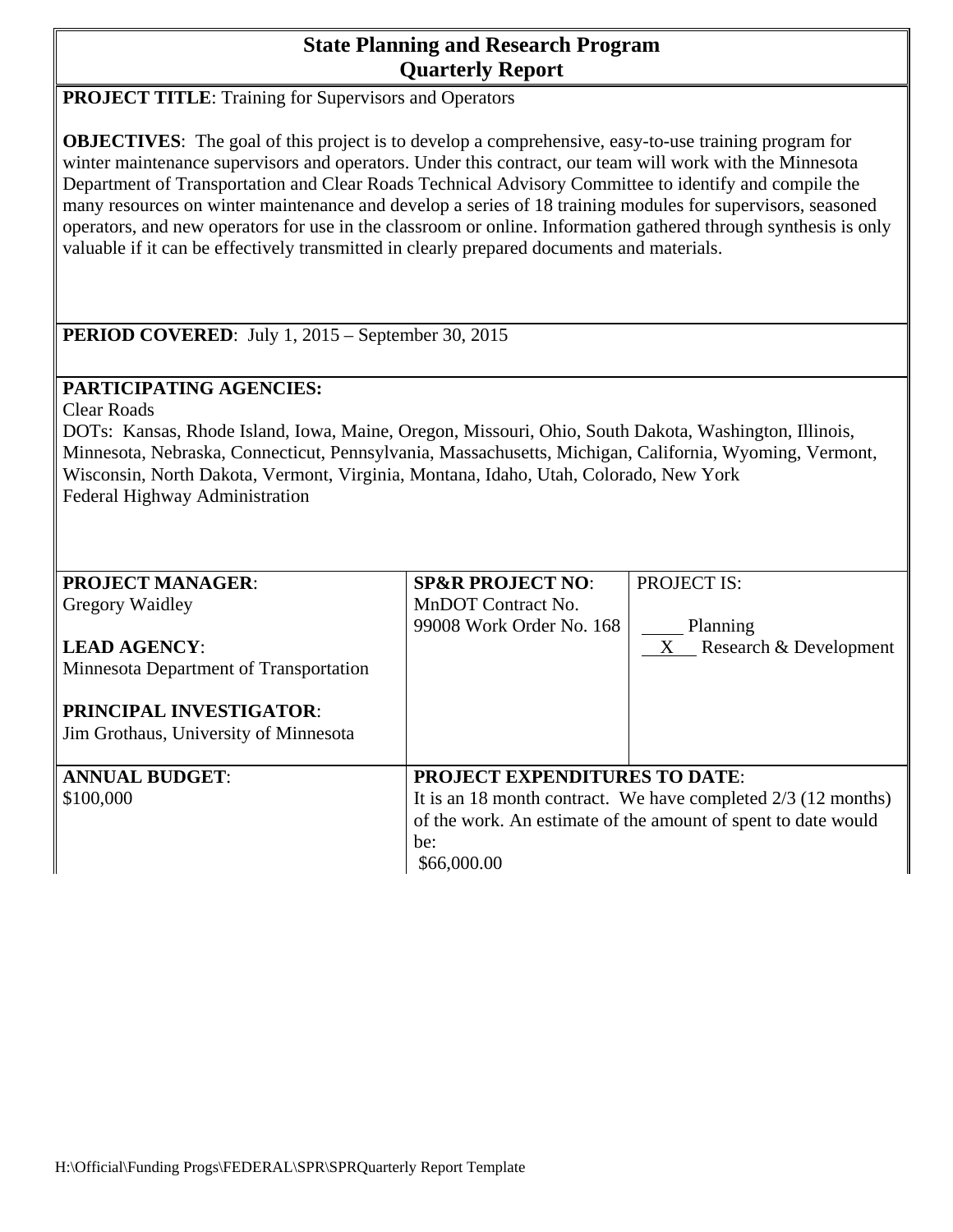#### **WORK COMPLETED:**

To date the project team has worked on the following modules. Each of the PPT modules contains technical information and photos. The instruction workbook, quizzes, PPT formatting still need to be complete. Fortin Consulting has been working very closely with the TAP to obtain comments and approval during this process.

15 Modules are at 80% complete. Each of these modules has a PPT with Technical Content that has been approved by the TAP but do have the supporting materials (instruction workbook, pre/post test, answer key, etc…) Additionally Ann Johnson and Jim Grothaus did a presentation for the MNDOT Central Office Maintenance staff in September 2015. Also, Connie Fortin attend the Clear Roads/Winter Maintenance Peer Exchange in September 2015.

Module 1: Plowing Procedures **(Needs Supporting Materials)**

- Module 2: Truck Operations **(Needs Supporting Materials)**
- Module 3: Spreaders **(Complete and Currently being used by TAP Members)**
- Module 4: Material Use **(Complete and Currently being used by TAP Members)**
- Module 5: Pre-wetting **(Needs Supporting Materials)**
- Module 6: Brine Production **(Needs Supporting Materials)**
- Module 7: De-icing **(Needs Supporting Materials)**
- Module 8: Anti-icing (including brine use) **(Needs Supporting Materials)**
- Module 10: De-icing Agent Management Policy **(Needs Supporting Materials)**
- Module 11: Level of Service **(Needs Supporting Materials)**
- Module 12: Principle of Ice Formation **(Needs Supporting Materials)**
- Module 13: Science of Freeze Point Depressants **(Needs Supporting Materials)**
- Module 14: Snow and Ice Control Agents and the Environment **(Complete and Currently being used by TAP Members)**
- Module 15: Drift Control and Wind **(Needs Supporting Materials)**
- Module16: Weather Basics **(Needs Supporting Materials)**
- Module 17: Bridge Frost **(Needs Supporting Materials)**
- Module 18: Avalanche Management **(Needs Supporting Materials)**
- The following module is currently being developed from a technical point of view and is in the review process:

Module 9: Safety